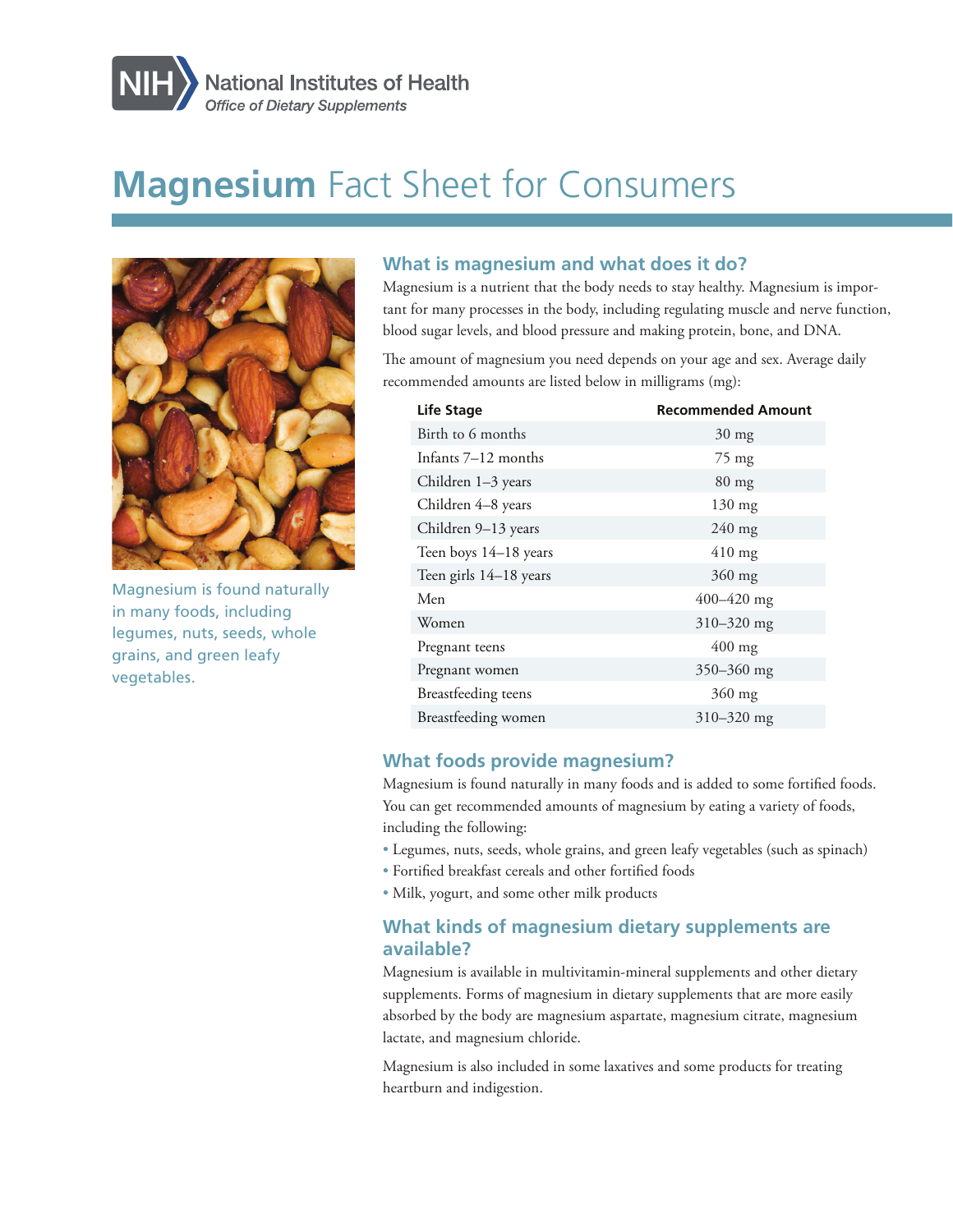### **Am I getting enough magnesium?**

The diets of many people in the United States provide less than the recommended amounts of magnesium. Men older than 70 and teenage girls and boys are most likely to have low intakes of magnesium. When the amount of magnesium people get from food and dietary supplements is combined, however, total intakes of magnesium are generally above recommended amounts

## **What happens if I don't get enough magnesium?**

In the short term, getting too little magnesium does not produce obvious symptoms. When healthy people have low intakes, the kidneys help retain magnesium by limiting the amount lost in urine. Low magnesium intakes for a long period of time, however, can lead to magnesium deficiency. In addition, some medical conditions and medications interfere with the body's ability to absorb magnesium or increase the amount of magnesium that the body excretes, which can also lead to magnesium deficiency. Symptoms of magnesium deficiency include loss of appetite, nausea, vomiting, fatigue, and weakness. Extreme magnesium deficiency can cause numbness, tingling, muscle cramps, seizures, personality changes, and an abnormal heart rhythm.

The following groups of people are more likely than others to get too little magnesium:

- People with gastrointestinal diseases (such as Crohn's disease and celiac disease)
- People with type 2 diabetes
- People with long-term alcoholism
- Older people

## **What are some effects of magnesium on health?**

Scientists are studying magnesium to understand how it affects health. Here are some examples of what this research has shown.

#### **High blood pressure and heart disease**

High blood pressure is a major risk factor for heart disease and stroke. Magnesium supplements might decrease blood pressure, but only by a small amount. Some studies show that people who have more magnesium in their diets have a lower risk of some types of heart disease and stroke. But in many of these studies, it's hard to know how much of the effect was due to magnesium as opposed to other nutrients.

#### **Type 2 diabetes**

People with higher amounts of magnesium in their diets tend to have a lower risk of developing type 2 diabetes. Magnesium helps the body break down sugars and might help reduce the

risk of insulin resistance (a condition that leads to diabetes). Scientists are studying whether magnesium supplements might help people who already have type 2 diabetes control their disease. More research is needed to better understand whether magnesium can help treat diabetes.

#### **Osteoporosis**

Magnesium is important for healthy bones. People with higher intakes of magnesium have a higher bone mineral density, which is important in reducing the risk of bone fractures and osteoporosis. Getting more magnesium from foods or dietary supplements might help older women improve their bone mineral density. More research is needed to better understand whether magnesium supplements can help reduce the risk of osteoporosis or treat this condition.

#### **Migraine headaches**

People who have migraine headaches sometimes have low levels of magnesium in their blood and other tissues. Several small studies found that magnesium supplements can modestly reduce the frequency of migraines. However, people should only take magnesium for this purpose under the care of a health care provider. More research is needed to determine whether magnesium supplements can help reduce the risk of migraines or ease migraine symptoms.

## **Can magnesium be harmful?**

Magnesium that is naturally present in food is not harmful and does not need to be limited. In healthy people, the kidneys can get rid of any excess in the urine. But magnesium in dietary supplements and medications, however, should not be consumed in amounts above the upper limit, unless recommended by a healthcare provider.

The daily upper limits for magnesium from dietary supplements and/or medications are listed below. For many age groups, the upper limit appears to be lower than the recommended amount. This occurs because the recommended amounts include magnesium from **all** sources—food, dietary supplements and medications. The upper limits include magnesium from only dietary supplements and medications; they do **not** include magnesium found naturally in food.

| <b>Upper Limit for</b><br><b>Magnesium in Dietary</b><br><b>Supplements and Medications</b> |
|---------------------------------------------------------------------------------------------|
| Not established                                                                             |
| $65 \text{ mg}$                                                                             |
| $110 \text{ mg}$                                                                            |
| $350$ mg                                                                                    |
| $350$ mg                                                                                    |
|                                                                                             |